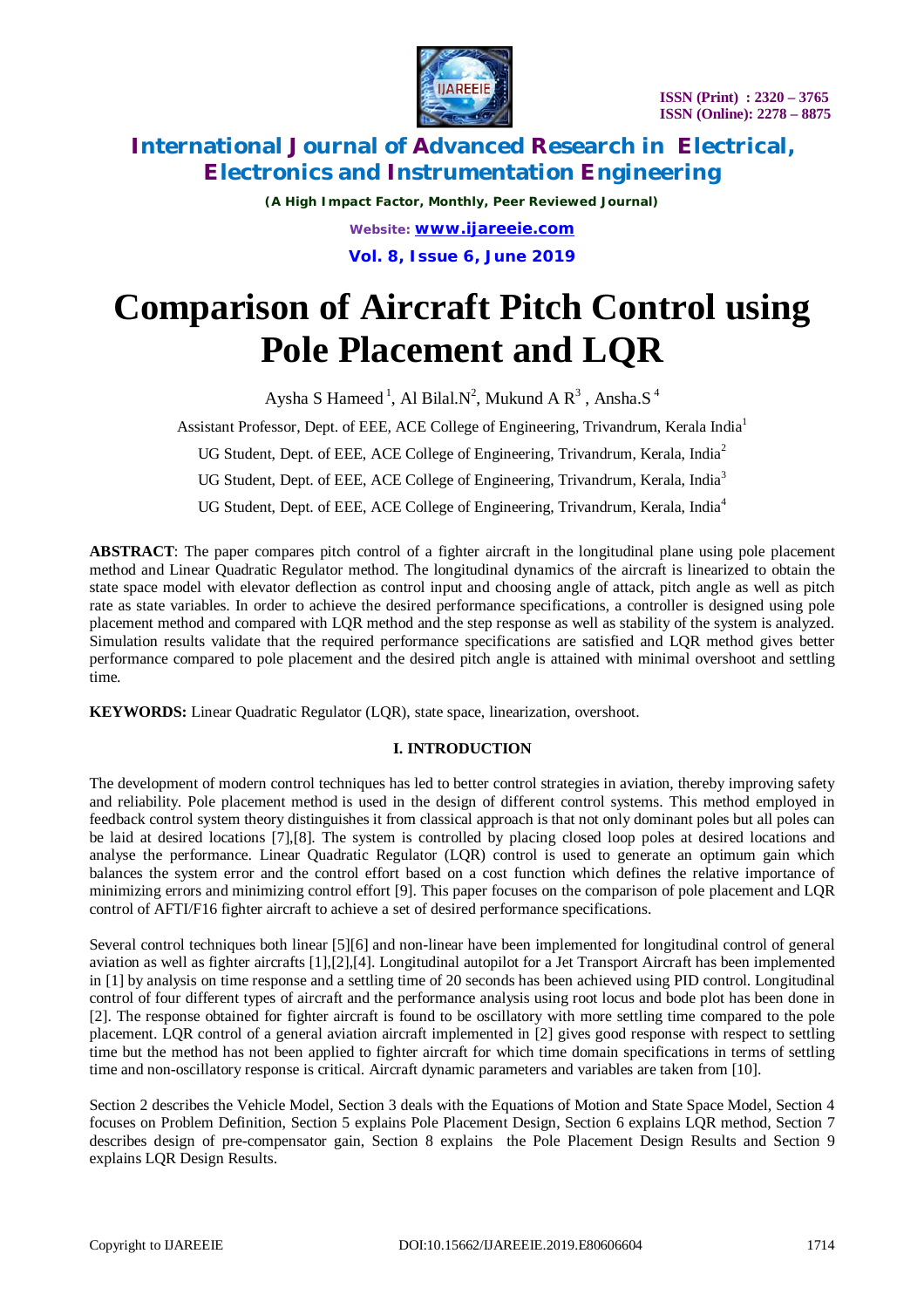

*(A High Impact Factor, Monthly, Peer Reviewed Journal)*

*Website: [www.ijareeie.com](http://www.ijareeie.com)*

### **Vol. 8, Issue 6, June 2019**

### **II. SYSTEM MODEL**

The U.S air force employed the fighter aircraft AFTI F-16 (Fig.1) for more than 20 years in flight control, electronic targeting and cockpit design. The Advanced Fighter Technology Integration (AFTI) F-16 has successfully completed more than 700 flights and has been tested in 10 different research programs. AFTI/F-16 has facilitated pilots to maneuver faster and lower while attacking targets. The vehicle control surfaces are Ailerons, Rudder and Elevator and the forces acting on the aircraft under equilibrium are Lift, Thrust ,Drag &Weight.



**Fig 1.** AFTI F-16 aircraft.

### **III. EQUATIONS OF MOTION AND STATE SPACE MODEL**

The three longitudinal equations of motion comprises of the forces along the X, moment about Y, and force along Z axes are defined by  $(1)$ ,  $(2)$  and  $(3)$ .

$$
X - mg\sin\theta = m(\dot{u} - rv + qw) \tag{1}
$$

$$
M = I_y \dot{q} + I_{xz} (p^2 - r^2) + r p (I_x - I_z)
$$
 (2)

$$
Z + mg\cos\theta\cos\theta = m(\dot{w} + pv - qu)
$$
\n(3)

The equations of motion can be linearized using small disturbance theory and by applying dynamic derivatives of AFTI/F-16 aircraft [9], equations (4), (5) and (6) are formulated.

$$
\dot{\theta} = q
$$
\n
$$
\dot{\alpha} = -1.1714 \times 10^{-13} \theta - 0.76788 \alpha + 0.9396 q - 0.0016222
$$
\n(4)

$$
\dot{q} = -2.251\alpha - 1.0462q - 0.16416\delta_e \tag{6}
$$

$$
\begin{bmatrix} \dot{\theta} \\ \dot{\alpha} \\ \dot{q} \end{bmatrix} = \begin{bmatrix} 0 & 0 & 1 \\ -1.1714 * 10^{-13} & -0.76788 & 0.9396 \\ 0 & -2.251 & -1.0462 \end{bmatrix} \begin{bmatrix} \theta \\ \alpha \\ q \end{bmatrix} + \begin{bmatrix} 0 \\ -0.0016222 \\ -0.16416 \end{bmatrix} \delta_e
$$
  

$$
\theta = \begin{bmatrix} 1 & 0 & 0 \end{bmatrix} \begin{bmatrix} \theta \\ \alpha \\ \alpha \end{bmatrix} + \begin{bmatrix} 0 \\ 0 \end{bmatrix} \delta_e \tag{7}
$$

 $\overline{q}$ The control input is the elevator deflection, the state variables are chosen as pitch angle, angle of attack  $\alpha$  and pitch rate,  $a$ .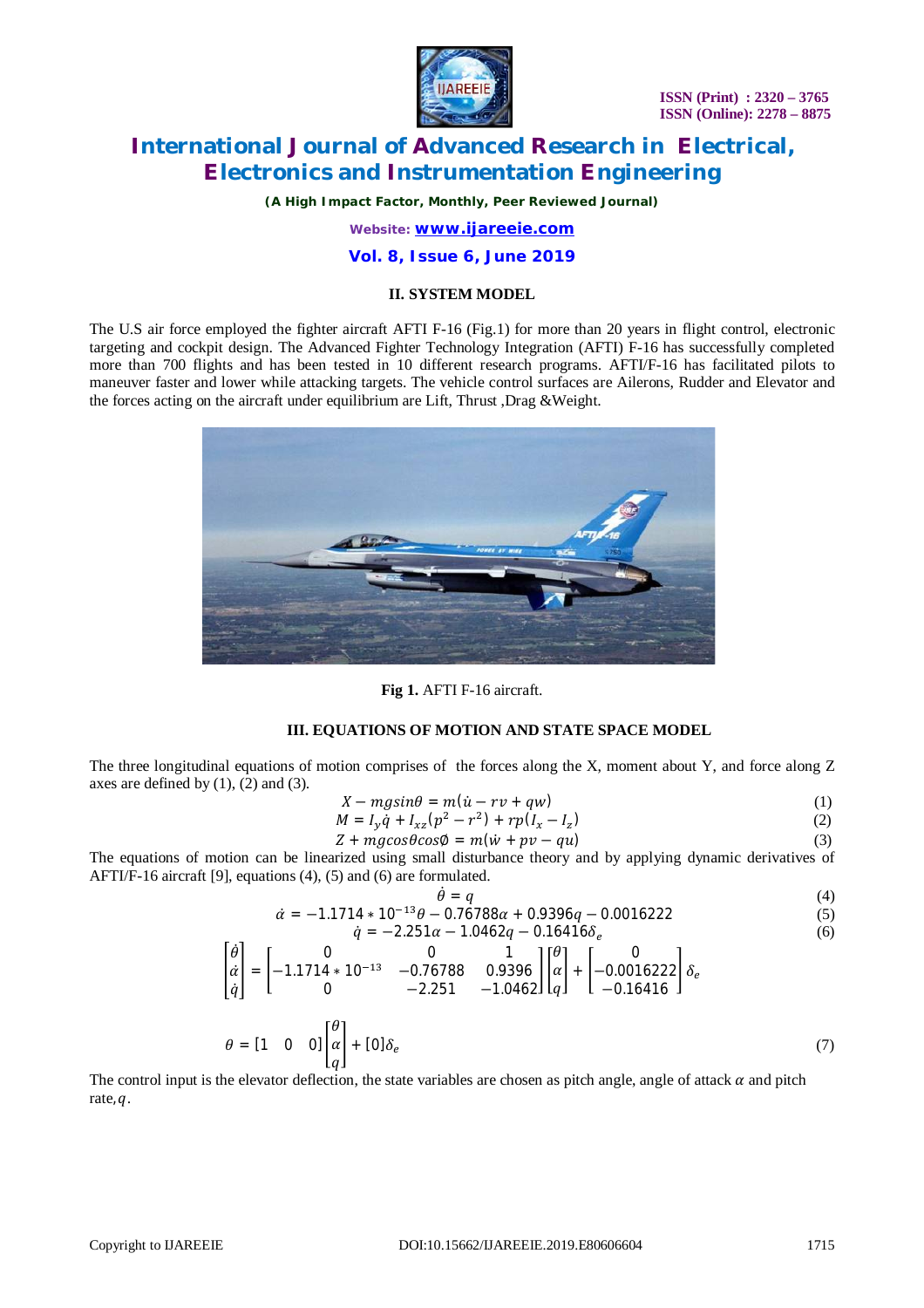

*(A High Impact Factor, Monthly, Peer Reviewed Journal)*

*Website: [www.ijareeie.com](http://www.ijareeie.com)*

**Vol. 8, Issue 6, June 2019**

### **IV. PROBLEM DEFINITION**

The main objective is to design a controller for the AFTI/F16 fighter aircraft to satisfy a performance specification of 10% overshoot with a settling time less than 0.5 second. The transfer function of the system shown in (7) is given by

$$
\frac{\theta(s)}{\delta_e(s)} = \frac{-0.1646s - 0.1244}{s^3 + 1.814s^2 + 2.918s - 2.637*10^{-13}}
$$
(8)

The system poles are located at  $s = -0.907 \pm 1.4476i$  and  $s = 0$ . The root locus of the open loop system is shown in Fig. 2.



**Fig 2**. Root locus of the open loop system

The step response of the open loop system to a step input of 0.1radian is as shown in Fig.3. It is evident from the figure that the system is unable to track the step input. Hence, state feedback can be applied so that output can track the desired reference command.

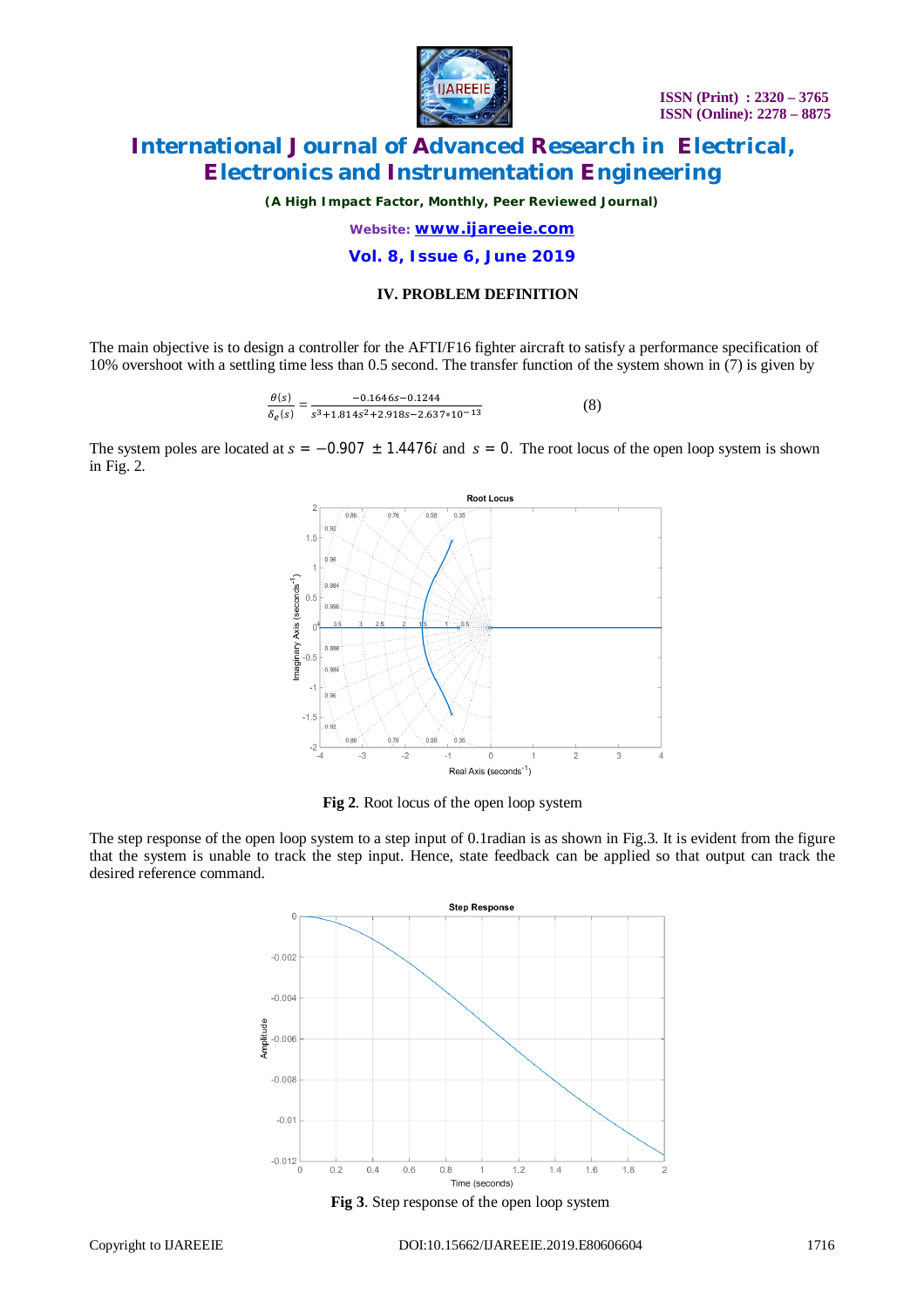

*(A High Impact Factor, Monthly, Peer Reviewed Journal)*

*Website: [www.ijareeie.com](http://www.ijareeie.com)*

**Vol. 8, Issue 6, June 2019**

The open loop plant with state feedback is shown in Fig.4. The state feedback gain matrix K can be designed using pole/placement LQR technique.



**Fig 4.** Plant with state feedback

### **V. POLE PLACEMENT DESIGN**

Pole placement method is a controller design method in which the places of the closed loop poles are determined on the complex plane by setting a controller gain K. Placing the poles is ideal because the location of the poles corresponds directly to the Eigen values of the system, which control the characteristics and response of the system. The system must be controllable in order to implement this technique.

Poles describe the behavior of linear dynamical systems. Through use of feedback it can be attempted to change the behavior in a way that is more favorable .Determination of closed loop poles can be done based on the system desired transient response specifications and can be placed at desired locations using Pole Placement method through the design of controller gain K.

| The state space model of the system is given by:               |      |
|----------------------------------------------------------------|------|
| $\dot{x} = Ax + Bu$                                            | (9)  |
| Through use of full state feedback, control input is given by: |      |
| $u = -Kx$                                                      | (10) |
| with which the closed loop system matrix gives                 |      |

$$
A_c = A - BK.
$$

 $A_c = A - BK.$  (11)  $A_c$  is a function of the controller gain K which can be used to place the eigen values at desired locations.

### **VI. LINEAR QUADRATIC REGULATOR DESIGN**

Linear Quadratic Controller (LQR) is a linear control technique aimed at optimization of a quadratic objective or cost function. It is one of the most powerful controllers which is used for achieving the desired response. LQR controller parameters can be chosen to make the output of the system track the desired reference input, while driving the other system states to zero, satisfying the desired performance specifications.

In order to achieve the desired output pitch angle and drive the other system states to zero, the feedback controller gain 'K' needs to be evaluated. The conventional method of finding K is to determine the feedback gain by placing the closed loop poles at desired locations using pole placement. However, with respect to the change in desired poles, the controller gain K needs to be re-computed in this approach.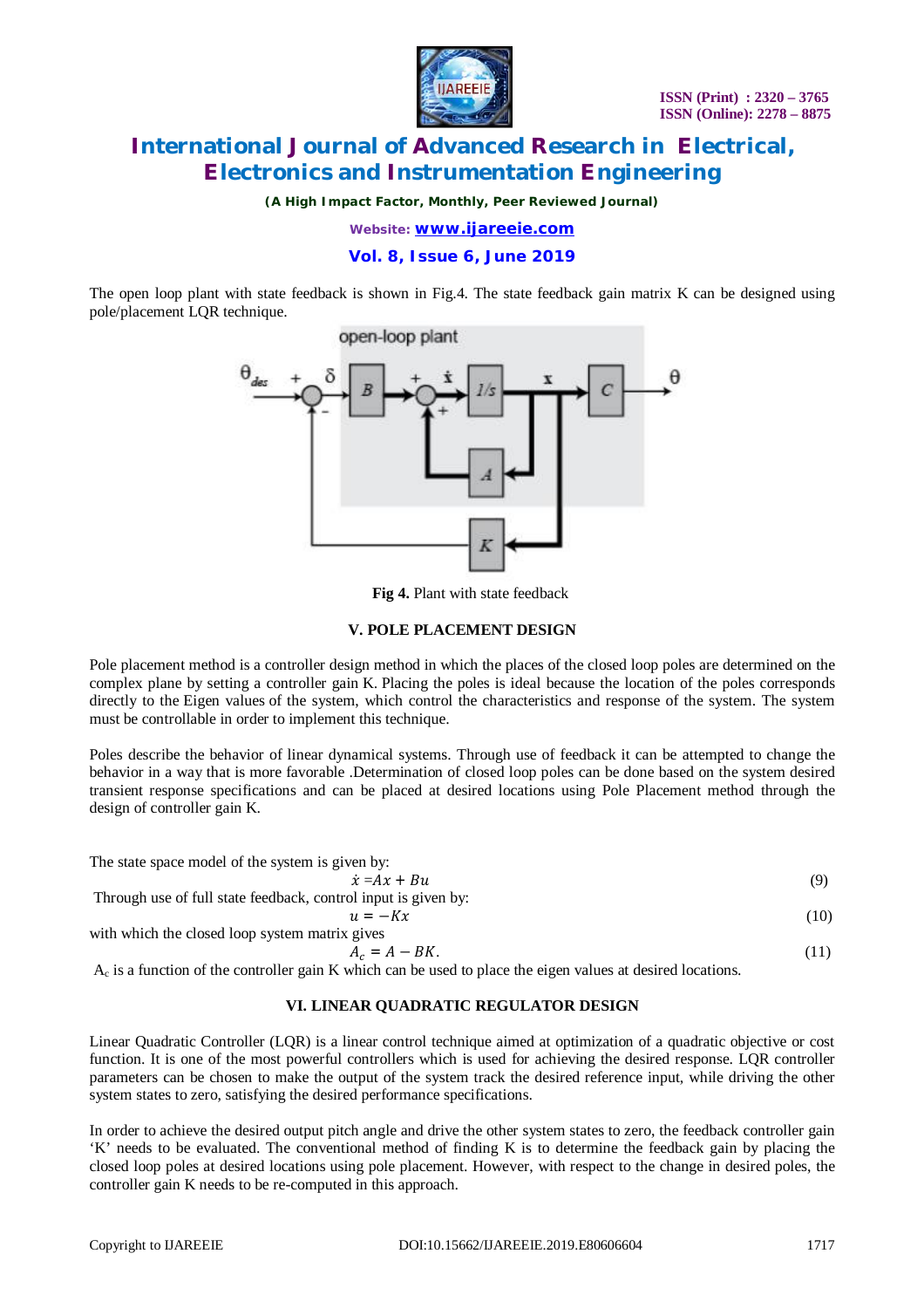

*(A High Impact Factor, Monthly, Peer Reviewed Journal)*

*Website: [www.ijareeie.com](http://www.ijareeie.com)*

### **Vol. 8, Issue 6, June 2019**

LQR design is based on optimization which selects the best solution considered as the most cost effective or higher achievable performance among so many alternative solutions. In the optimization process, desired factors are maximized and undesired factors are minimized.

Optimization is done by adjusting the cost functions of states and control input which are specified as weights Q and R respectively, Q is an n x n symmetric positive semi definite matrix and R is a n x n symmetric positive definite matrix. The two weights Q and R are varied with respect to the priority level of states or control input of the specified problem and thereby optimal cost function J is obtained as in (12). The first term minimizes the deviation of the states from the desired values and the second term minimizes the required control effort.

$$
J = \int_0^T [x^T Q x + u^T R u] dt \tag{12}
$$

After determining the cost function, the next step in LQR is the solution of algebraic Riccati equation given by (13). From the solution of Riccati equation an optimal controller gain K is formulated as in (14).

 $A^T P + P A - P B R^{-1} B^T + Q = 0$  (13)

$$
K = R^{-1}B^T P \tag{14}
$$

The feedback control law is hence given by (15)

$$
u = -Kx \tag{15}
$$

#### **VII. DESIGN OF PRE-COMPENSATOR GAIN G<sup>N</sup>**

A Pre-compensator gain  $G_N$  is used to scale the reference input so that the output can track the input in steady state. The step response (without using Pre-compensator gain) as shown in Fig. 6 it is evident from the figure that output is unable to track the desired response. The block diagram using Pre-Compensator shown in Fig. 7. The Gain  $G_N$  is to be used as shown in block diagram since the reference input is compared with a combination of all the states multiplied by the gain K and not with the output alone.



**Fig 6.**Step response of the system without using Pre-compensator gain  $G_N$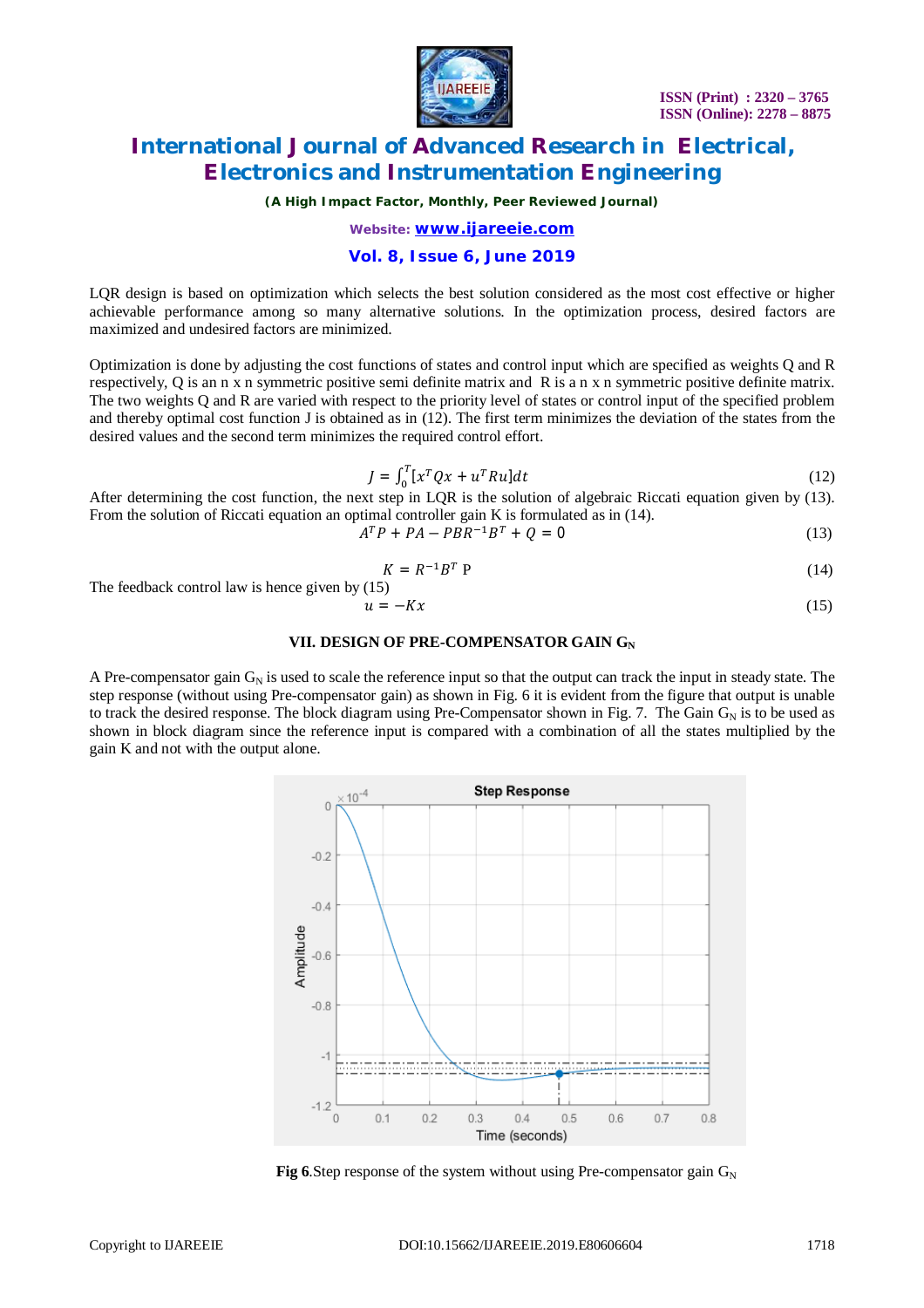

*(A High Impact Factor, Monthly, Peer Reviewed Journal)*

*Website: [www.ijareeie.com](http://www.ijareeie.com)*

**Vol. 8, Issue 6, June 2019**



**Fig 7.** Block Diagram of the pitch control of aircraft using pre-compensator gain  $G_N$ 

#### **VIII. POLE PLACEMENT DESIGN RESULTS**

In order to satisfy the desired transient response specifications of peak overshoot within 10 % and settling time within 4 seconds, the closed loop pole locations are chosen as  $-2 \pm 0.4j$  and  $-6$ .

Using Pole Placement design, Feedback Gain K obtained is as [−33.9859 17.53339 − 19.5807] and Pre-Compensator  $G_N$  is given by  $-33.9859$ . The step response of the system using Pole Placement is shown in figure 8.



**Fig 8.** Step Response using Pole Placement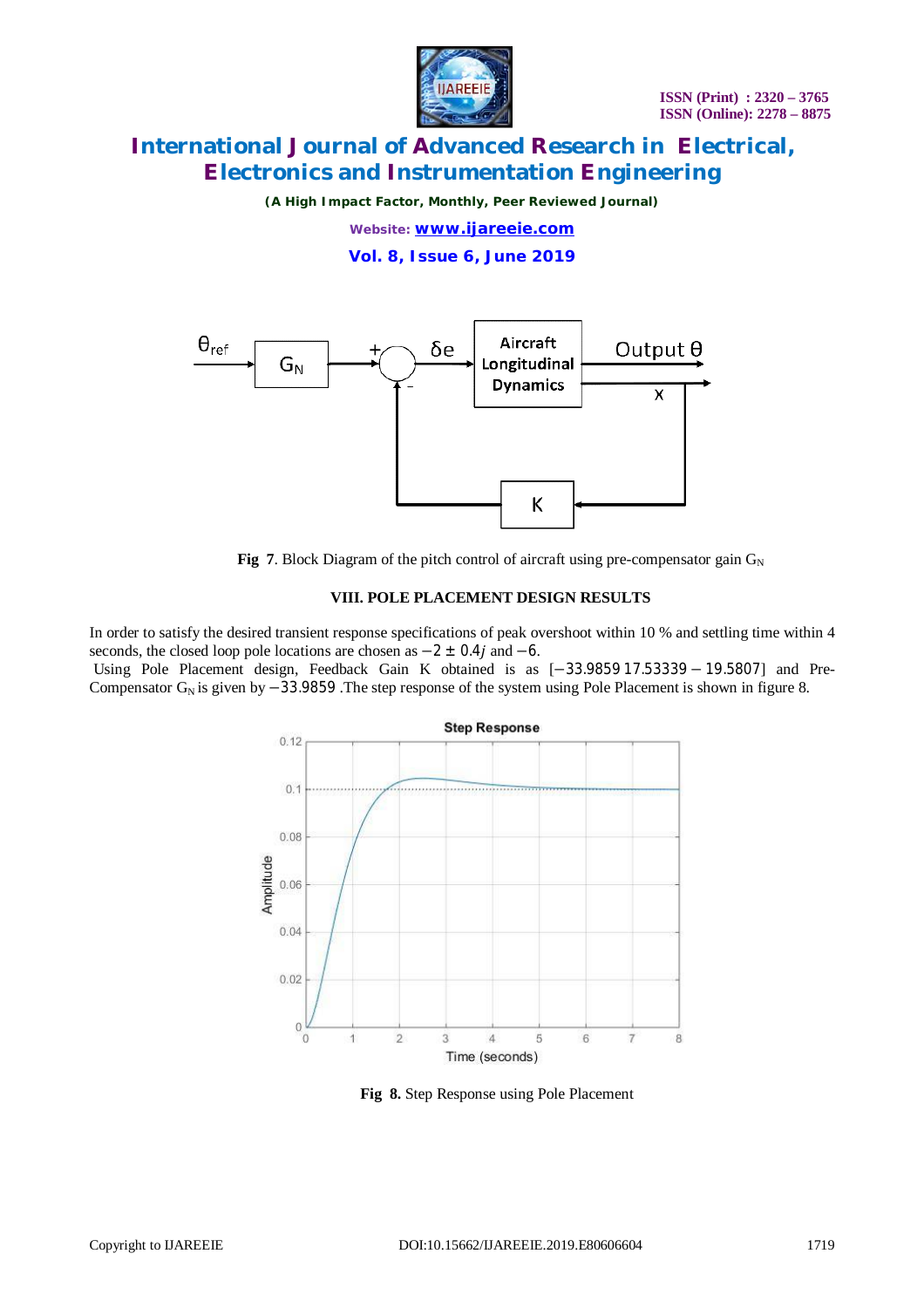

*(A High Impact Factor, Monthly, Peer Reviewed Journal)*

*Website: [www.ijareeie.com](http://www.ijareeie.com)*

### **Vol. 8, Issue 6, June 2019**

Using Pole Placement technique the performance characteristics obtained are as shown in Table 1.

#### **Table 1**. Performance characteristics of Pole Placement

| <b>Performance Specifications</b> | Value  |
|-----------------------------------|--------|
| <b>Rise Time</b>                  | 1.1s   |
| <b>Peak Response</b>              | 0.105  |
| <b>Settling Time</b>              | 3.98 s |
| Overshoot                         | 4.66%  |

#### **IX. LQR DESIGN RESULTS**

By fine tuning Q and R matrices as given in (16) using , the LQR controller gain K is obtained as shown in (17) with output along with 3 states pitch angle, angle of attack, pitch rate respectively.

| $\begin{bmatrix} 90 & 0 & 0 \end{bmatrix}$ |  |                                                          |      |
|--------------------------------------------|--|----------------------------------------------------------|------|
|                                            |  | $Q = \begin{bmatrix} 0 & 0 & 0 \end{bmatrix}$ & R=0.0001 | (16) |
| $\begin{vmatrix} 0 & 0 & 0 \end{vmatrix}$  |  |                                                          |      |

| $K = [-948.6833 \quad 13.5169 \quad -100.6071]$ |  |
|-------------------------------------------------|--|
|-------------------------------------------------|--|

The Pre-Compensator Gain  $G_N$  = -948.6833 (18)

Using the control input  $\delta_e$  given by (19) output pitch angle tracks the reference pitch command of 0.1 radian while the other two states are driven zero. The closed loop transfer function designed using LQR given by (20).The step response obtained using LQR design technique is shown in figure10. The Simulink Diagram of the system is as shown in figure 9.

Performance characteristics of LQR is obtained using Table.2

$$
\delta_e = \theta_{ref} G_N - K \begin{bmatrix} \theta \\ \alpha \\ q \end{bmatrix}
$$
\n
$$
\delta_e = \theta_{ref} G_N - [k_1 \quad k_2 \quad k_3] \begin{bmatrix} \theta \\ \alpha \\ q \end{bmatrix}
$$
\n(19)\n(20)

The closed loop transfer functions yields,  $\frac{\theta}{\theta_{ref}} = \frac{155.74s + 116.1197}{s^3 + 0.7455s^2 + 13.09098s + 13.0968s^2}$  $s^3$ +0.7455 $s^2$ +13.09098s+116.1197 (21)

The transfer function indicates that all the poles are on the left half of s plane(s=  $-0.7455, -8.78 \pm 8.87j$ ) and hence the closed loop system is stable.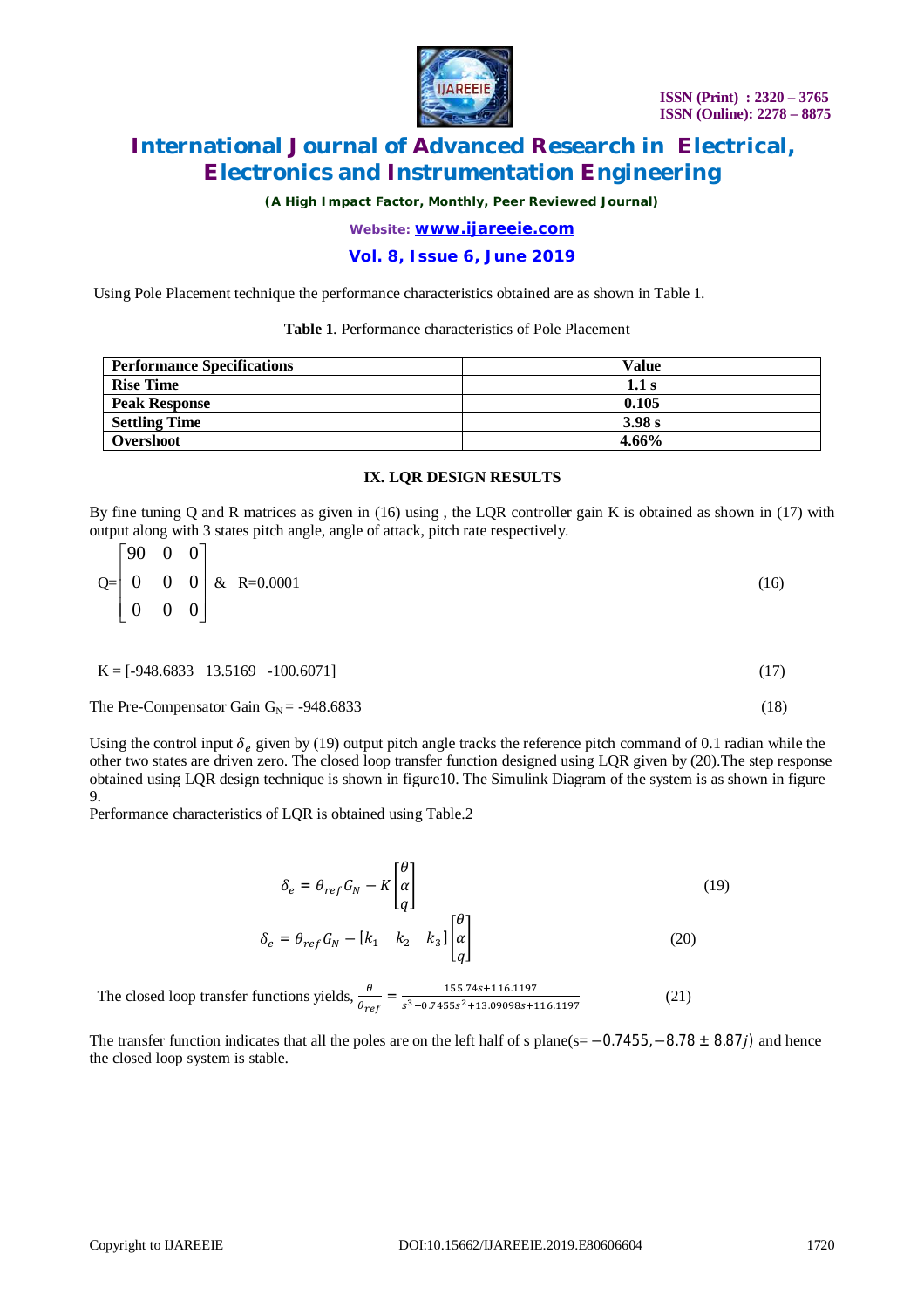

*(A High Impact Factor, Monthly, Peer Reviewed Journal)*

*Website: [www.ijareeie.com](http://www.ijareeie.com)*

**Vol. 8, Issue 6, June 2019**



 **Fig 9.** Simulink diagram of LQR



**Fig 10.** Step Response of LQR method with 0.1 radian step input